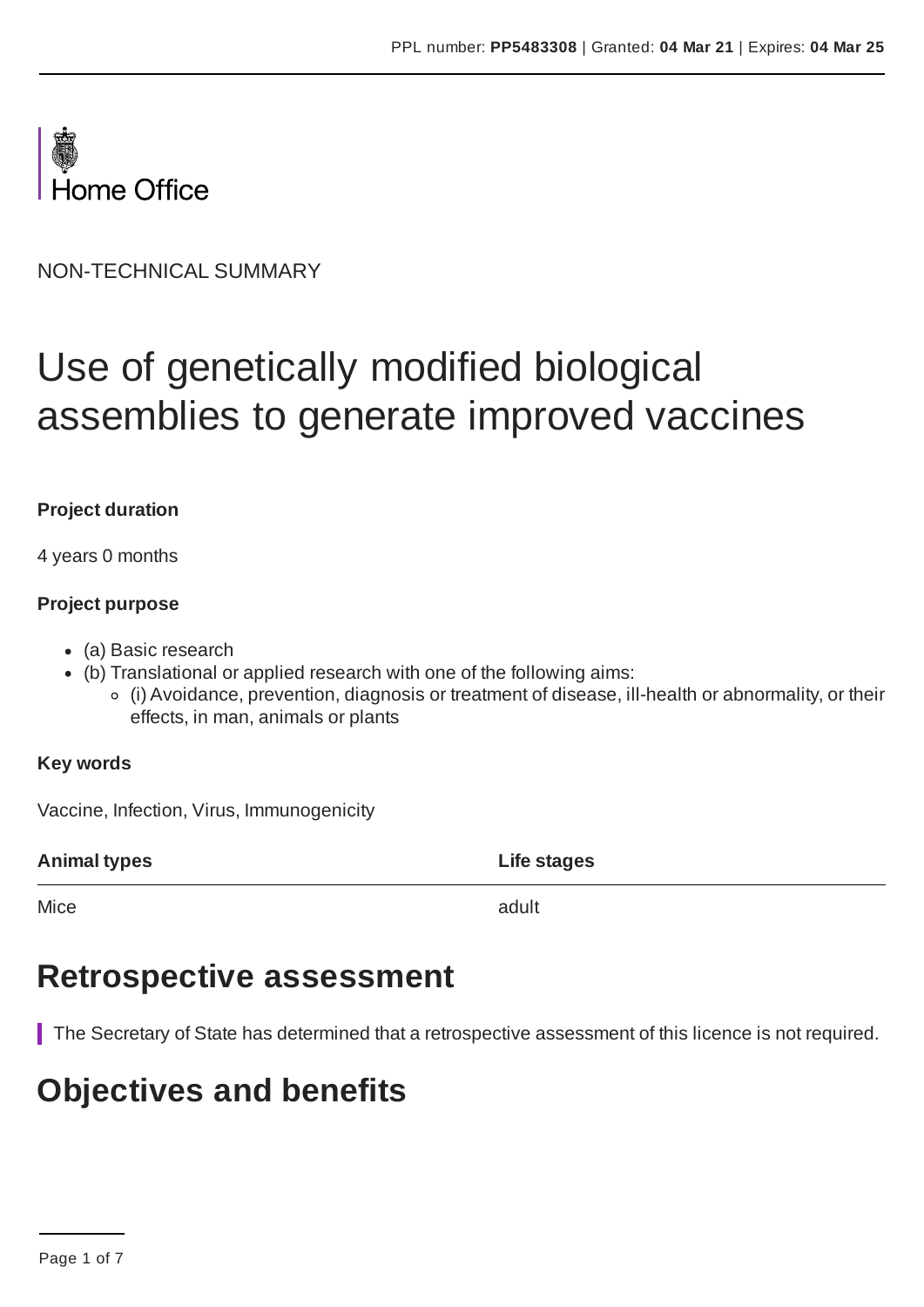#### **Description of the projects objectives, for example the scientific unknowns or clinical or scientific needs it's addressing.**

#### **What's the aim of this project?**

This project will apply genetic modification to proteins which spontaneously assemble to form cage-like structures. I aim to demonstrate that these assemblies can be used as 'scaffolds' to form the basis for development of novel candidate vaccines against different infectious diseases, including Covid-19, whipworm and gonorrhoea.

**Potential benefits likely to derive from the project, for example how science might be advanced or how humans, animals or the environment might benefit - these could be short-term benefits within the duration of the project or long-term benefits that accrue after the project has finished.**

#### **Why is it important to undertake this work?**

There are many infectious diseases for which effective vaccines have not been developed, or provide limited protection in vulnerable people (eg the elderly). Vaccines are a highly effective way of protecting the public and have been instrumental in reducing or eliminating many infectious diseases. New technologies offer the potential for the development of more effective vaccines against a wide range of different diseases, but they require testing in animals to ensure their safety and efficacy before their use in human trials.

This proposal relates to a specific technology which we have developed relating to the use of protein assemblies: this general term refers to the use of protein subunits which assemble into spherical structures. Such assemblies can be used to display specific vaccine antigens: antigens are molecules which are able to invoke an immune response. Vaccines incorporate antigens from infectious organisms and use these to stimulate a protective response, often by stimulating the production of antibodies against them. Protein assemblies are particularly effective at doing this: they can therefore be thought of as 'scaffolds', in the sense that they provide a molecular superstructure to which particular antigens can be bound. It is well established that virus-like particles can be used as a type of scaffoldthese are virus proteins which assemble into a viral particle or shell, but are not capable of causing disease because they lack most of the components necessary for infection. Such assemblies are known to have useful immunological properties which make them particularly effective as vaccines. Our technology allows the coupling of multiple antigens to a molecular 'scaffold' or support, in such a way that vaccines can be formulated easily with multiple components. This is a generic method, in principle applicable to the development of a vaccine against any infectious disease. We expect it to be particularly valuable for vaccines which require multiple components, or the immune response needs to be modulated in a specific manner. We anticipate that it may be able to overcome challenges which have limited vaccine development against specific diseases, including poor immunogenicity or an inappropriate immune response.

#### **What outputs do you think you will see at the end of this project?**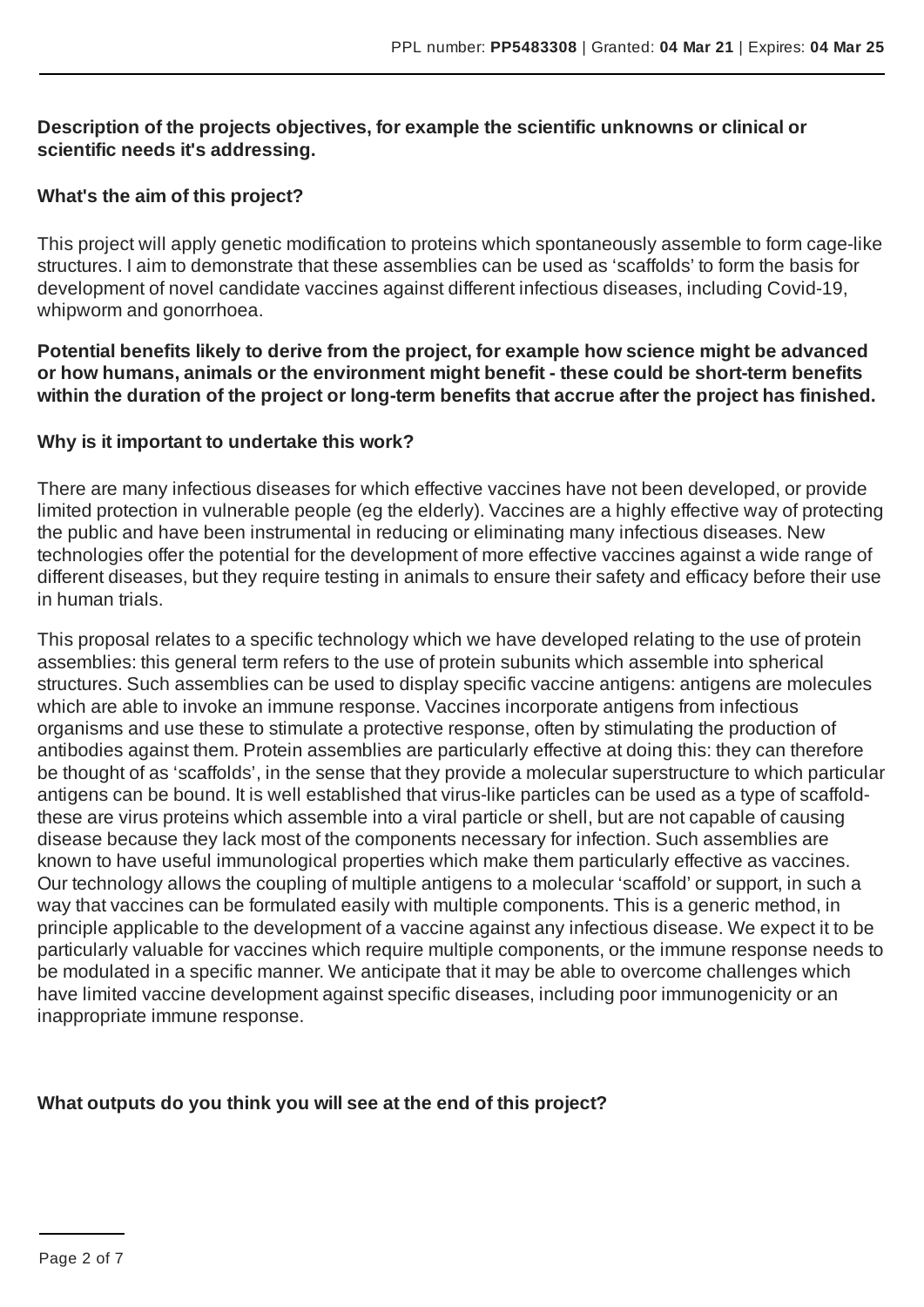I anticipate that I will be able to demonstrate appropriate immunogenic responses to antigens derived from several important human pathogens, including the Covid-19 virus, the bacterium *Neisseria gonorrhoeae* (responsible for gonorrhea) and the whipworm parasite.

#### **Who or what will benefit from these outputs, and how?**

The recent Covid-19 pandemic has highlighted the importance of developing new vaccine technologies, particularly to protect against diseases for which there are no effective treatments, or where there is escalating resistance (eg to antibiotics). This project aims to validate a generalised approach to this problem which could be applied, in principle, to any infectious disease. The impact could be wide-ranging but will be after the conclusion of the project: vaccine development is generally a slow process and it typically takes many years for a new product to reach the market. It is important to note, however, that vaccines have saved the lives of millions of people and animals worldwide. We urgently need new approaches to address those diseases which, for a variety of reasons, have been resistant to vaccine development up to this point. It is only through further research and innovation that we will be able to overcome these challenges.

#### **How will you look to maximise the outputs of this work?**

The results will be disseminated primarily through publication in reputable peer-reviewed scientific journals, to ensure that it is subject to the scrutiny of the scientific community. The work will be presented at international conferences, which provides an opportunity for informal feedback and discussion. I will also seek to develop the work commercially: if appropriate, I will seek patent protection for any inventions which emerge from the project.

#### **Species and numbers of animals expected to be used**

• Mice: 650

### **Predicted harms**

**Typical procedures done to animals, for example injections or surgical procedures, including duration of the experiment and number of procedures.**

#### **Explain why you are using these types of animals and your choice of life stages.**

Development of new vaccines requires measurement of their ability to generate protective immune responses. The principle of a vaccine is that it attempts to reproduce the protective response of the immune system to an infectious agent- a virus, bacterium or parasite. Orchestration of the immune system is complex, involving many different types of specialised cells distributed throughout the body. Although aspects of the immune response can be modelled *in vitro* to a limited extent, it is not currently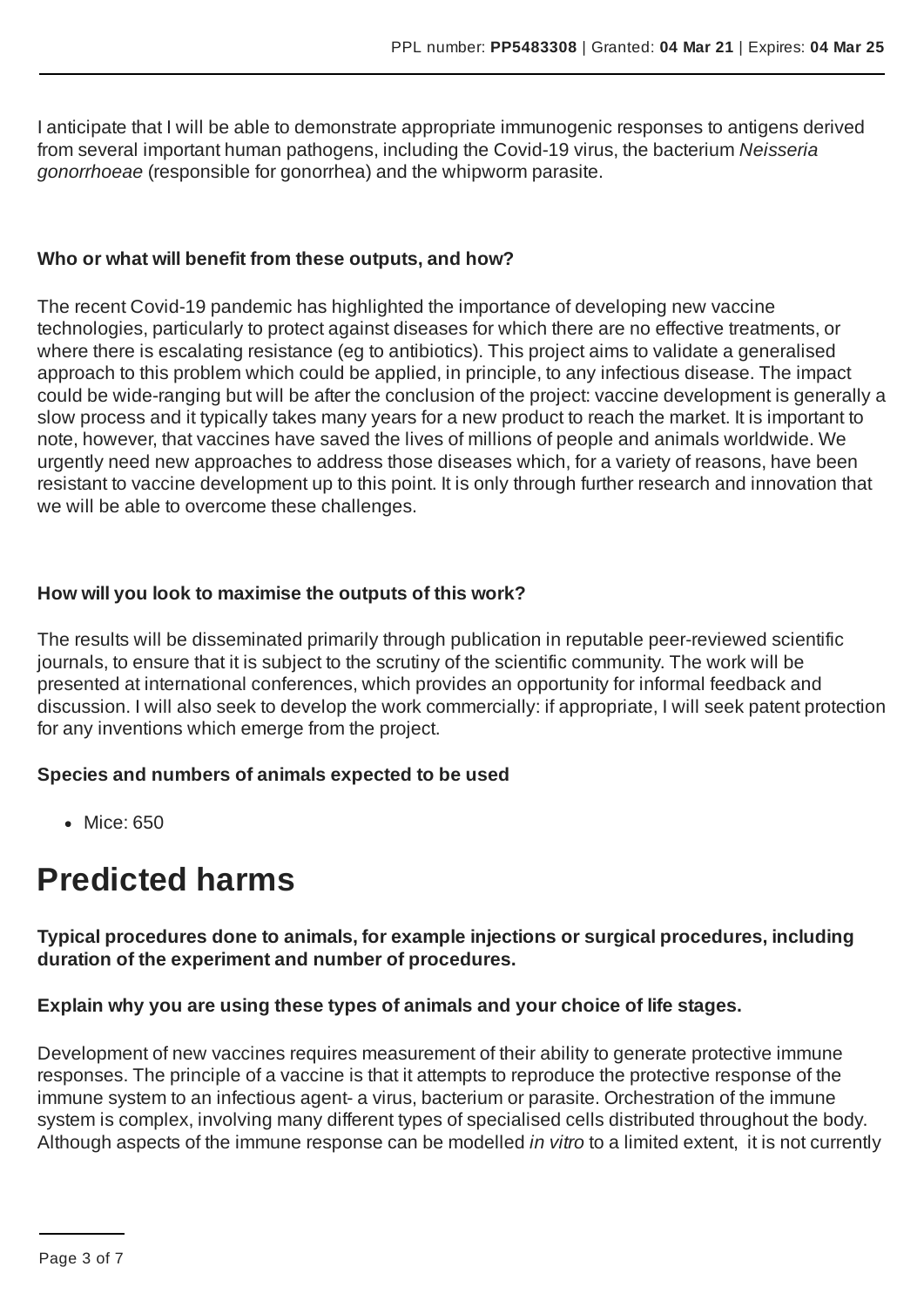possible to reproduce it in its entirety without studying responses in the whole animal. Mice are commonly used in vaccine studies, making our results easier to compare with those obtained by others. Adult animals are most suitable for these experiments.

#### **Typically, what will be done to an animal used in your project?**

Each mouse will be inoculated up to 3 times with a small quantity of an experimental vaccine. Each dose will be separated by about 10 days; at the end of the experiment, each animal will be humanely killed before collection of blood and body tissues for analysis.Animals will be routinely monitored for any unanticipated adverse effects.

#### **What are the expected impacts and/or adverse effects for the animals during your project?**

The impact of our experimental vaccines is expected to be minimal- they consist of non-infectious protein and are unlikely to cause any harm to the animals. To minimise the risk of this happening still further, our candidate vaccines are tested for toxicity before administration. Vaccines generally consist of low quantities of material and are designed to be safe; adverse reactions are rare.

#### **Expected severity categories and the proportion of animals in each category, per species.**

#### **What are the expected severities and the proportion of animals in each category (per animal type)?**

It is expected that all the mice will experience only mild discomfort during the inoculation steps. Given the low dose and minimal toxicity of the administered vaccine material, I anticipate that the majority of inoculated animals will experience no or minimal reaction. It is possible that a minority of inoculated animals may experience a reaction; for this reason, the maximum severity expected is designated as moderate.

#### **What will happen to animals at the end of this project?**

Killed

### **Replacement**

**State what non-animal alternatives are available in this field, which alternatives you have considered and why they cannot be used for this purpose.**

#### **Why do you need to use animals to achieve the aim of your project?**

It is not possible to reproduce the highly complex immune response induced by a vaccine without experimentation on the whole animal. Vaccines induce immune responses which require the coordination and interaction of multiple different cell types: B-cells, T-cells, dendritic cells and others. This complex network of interactions had not been modelled to a level of precision which can substitute

Page 4 of 7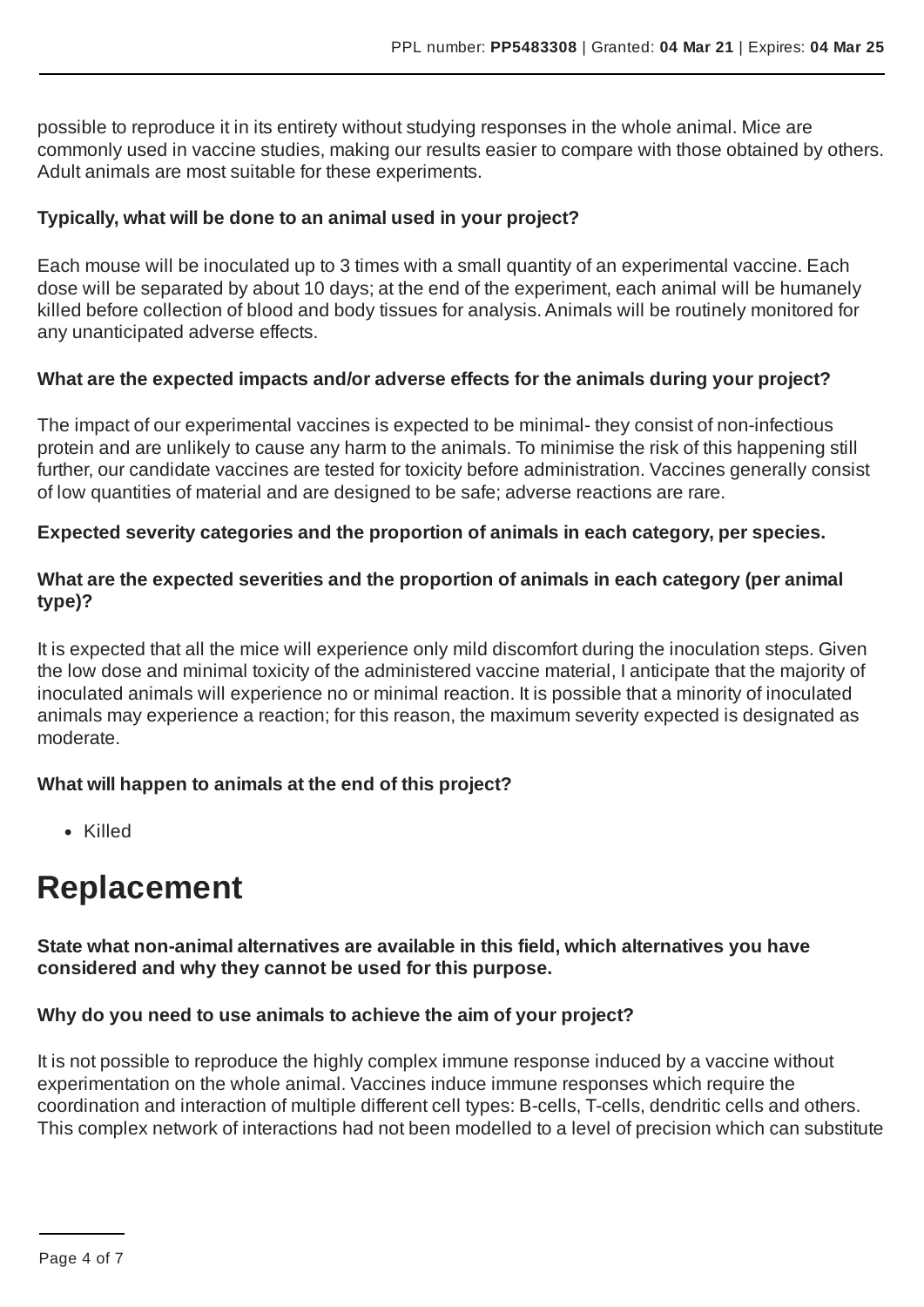for experimentation on the whole animal. Moreover, it is critical that we verify our vaccines are safe, as well as effective, before testing them in humans.

#### **Which non-animal alternatives did you consider for use in this project?**

The following non-animal alternatives are already in use as part of the project, to optimise the vaccines before testing on mice. I use computational methods to select the most promising protein fragments to use, and eliminate any which are predicted to cause adverse reactions. I also use dendritic cells to test for vaccine uptake and identify whether any of our candidate vaccines are cytotoxic (can kill cells). Dendritic cells are cells which play an important part in processing antigens and directing the immune response. Our vaccine samples are also tested for any contamination which might cause an adverse inflammatory response.

#### **Why were they not suitable?**

The alternatives are valuable in refining the vaccine compositions but they only test very limited aspects of the immunogenic response induced by each sample.An immunogenic response is dependent on many different factors- the nature of the protein(s) used, the dose, the manner and timing of administration and others. It is currently not possible to predict the amplitude and type of immunogenic response which a vaccine will induce but it is vital to have this information before moving to human trials.

# **Reduction**

**Explain how the numbers of animals for this project were determined. Describe steps that have been taken to reduce animal numbers, and principles used to design studies. Describe practices that are used throughout the project to minimise numbers consistent with scientific objectives, if any. These may include e.g. pilot studies, computer modelling, sharing of tissue and reuse.**

#### **How have you estimated the numbers of animals you will use?**

Our estimate is based on our previous experience, and published details from others, who have administered similar vaccines to mice in the past. We have modelled the effects which we anticipate and have based our estimate of total numbers on those statistical predictions.

#### **What steps did you take during the experimental design phase to reduce the number of animals being used in this project?**

I have used statistical modelling, including the NC3R's Experimental Design Assistant, to model the effects which I anticipate for the vaccines I propose to use. Our experimental design compares responses between groups of animals who are administered the same vaccine and makes pairwise comparisons to derive statistically valid conclusions about the effects of particular parameters (eg the effect of certain antigens, dosage level, inclusion of adjuvant). Using these estimates, I have devised an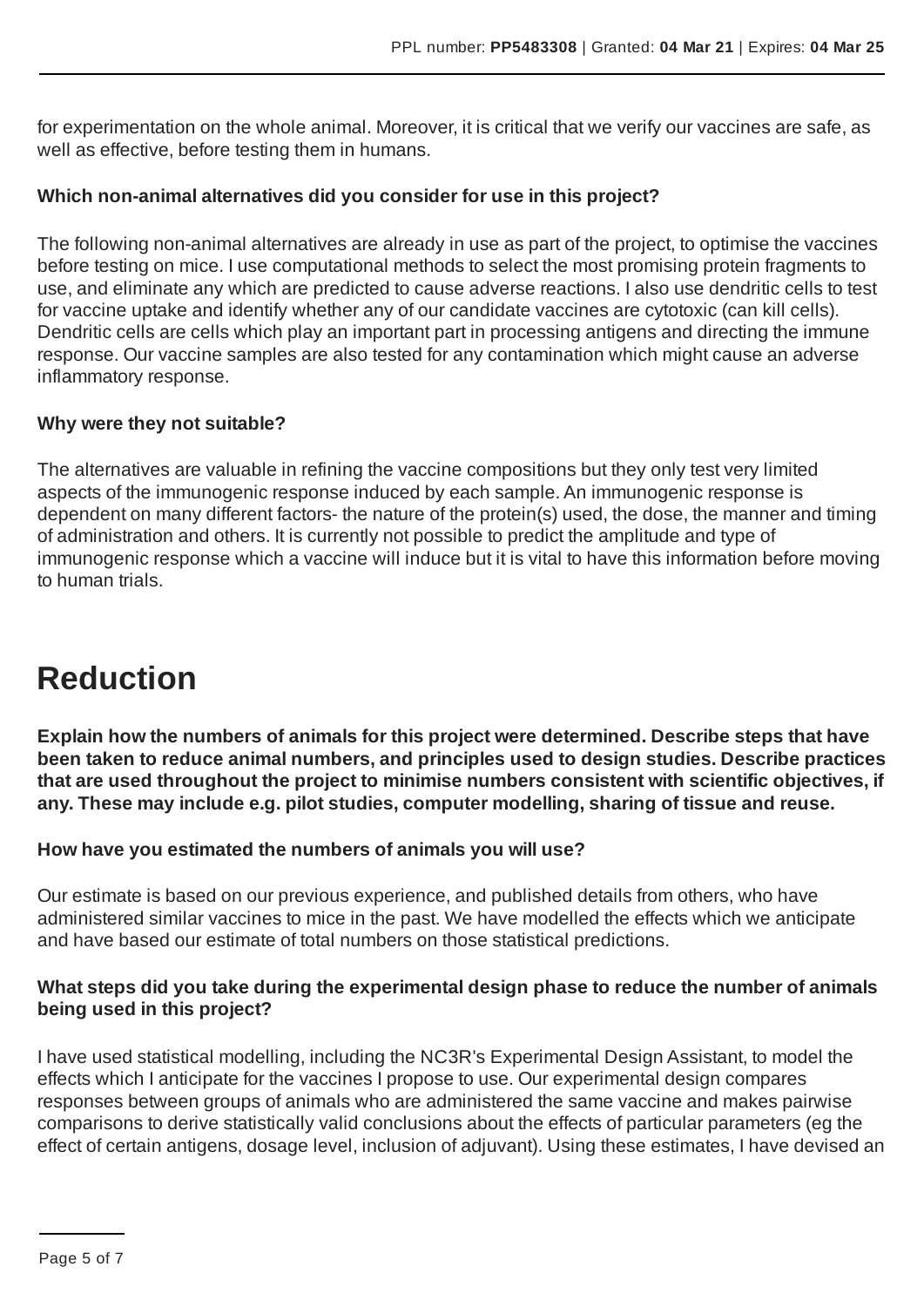experimental strategy which allows us to derive the maximum amount of necessary information for the minimum number of animals tested.

#### **What measures, apart from good experimental design, will you use to optimise the number of animals you plan to use in your project?**

As detailed in previous sections, we have used computational methods and studies on isolated cells to screen our vaccines before administering them to animals. Computational methods allow us to identify which parts of each specific protein antigen are most likely to elicit an immunogenic response; such methods are not infallible, but they provide a useful basis from which to refine our vaccine composition. In addition, we make optimal use of the tissue from each animal, making multiple measurements from each individual. We can incorporate animals used from pilot studies into experimental groups, thus reducing the total number of animals used. Finally, we will use an iterative approach, through cycles of experiments, to identify the most important parameters and optimise them as efficiently as possible.

# **Refinement**

**Give examples of the specific measures (e.g., increased monitoring, post-operative care, pain management, training of animals) to be taken, in relation to the procedures, to minimise welfare costs (harms) to the animals. Describe the mechanisms in place to take up emerging refinement techniques during the lifetime of the project.**

#### **Which animal models and methods will you use during this project? Explain why these models and methods cause the least pain, suffering, distress, or lasting harm to the animals.**

I will use the mouse as a vaccination model. The minimal requirement for such an experiment is the administration of vaccine, in up to three doses, through a suitable route. Each animal will therefore only be subjected to a maximum of three inoculations.Animals will be handled in such a manner as to minimise stress during inoculation.As detailed above, I will make extensive efforts to ensure that the administered vaccine material is not harmful or likely to trigger adverse responses. Safety and the avoidance of unwanted side-effects is an extremely important aspect of vaccine design.All samples will be tested on a smaller group of animals first, to verify no unanticipated adverse reactions.All animals will be monitored in the 24 hour period after inoculation for weight loss and any signs of distress or discomfort.

#### **Why can't you use animals that are less sentient?**

The mouse is well established model for vaccine studies. Less sentient species have immune systems which are too different from humans, so the results provide a poorer indication of the likely responses in a clinical trial. In addition, there is a large body of published evidence which enables a direct comparison of the effects of particular vaccines in mice and humans. By doing our trials in mice, I will be able to compare our data directly with those findings and use it to extrapolate to the likely responses